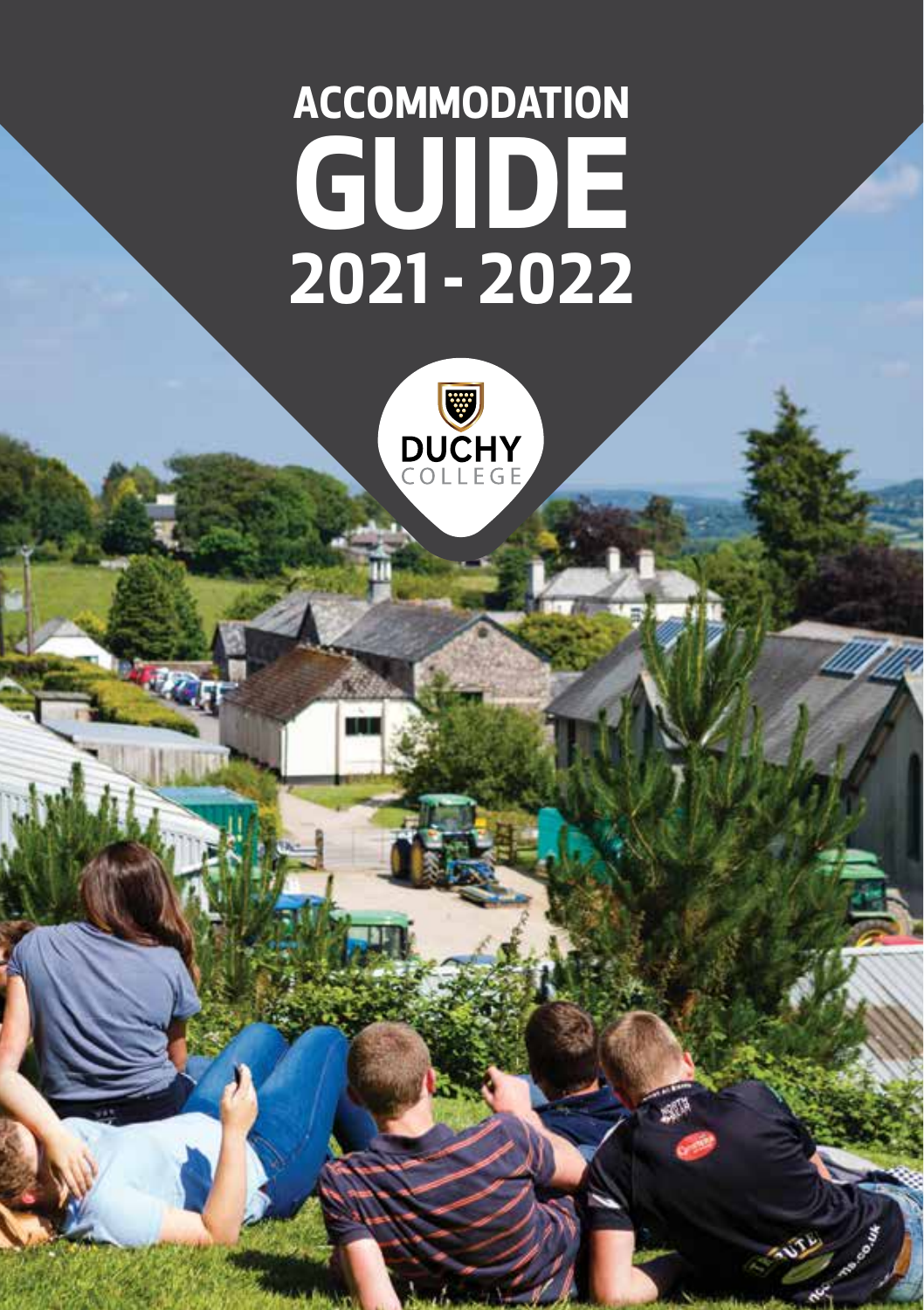# CONTENTS

| Introduction               | 2  |
|----------------------------|----|
| Living in at Duchy College | 3  |
| Support and Help           | 4  |
| Medical and Welfare        | 5  |
| Places to eat              | 6  |
| What to bring              | 7  |
| Holiday periods            | 10 |
| Reporting faults           | 11 |
| Communal areas             | 12 |
| Housekeeping               | 12 |
| Antisocial noise           | 14 |
| <b>Visitors</b>            | 15 |
| Residential services       | 16 |
| Resident's Voice           | 16 |
| Smoking                    | 17 |
| Alcohol                    | 18 |
| Drugs                      | 18 |
| TVs and electrical         | 19 |
| Insurance                  | 19 |
| Launderette                | 20 |
| Keys and CCTV              | 20 |
| Student vehicles           | 22 |
| Student mail               | 21 |
| Sustainability             | 23 |

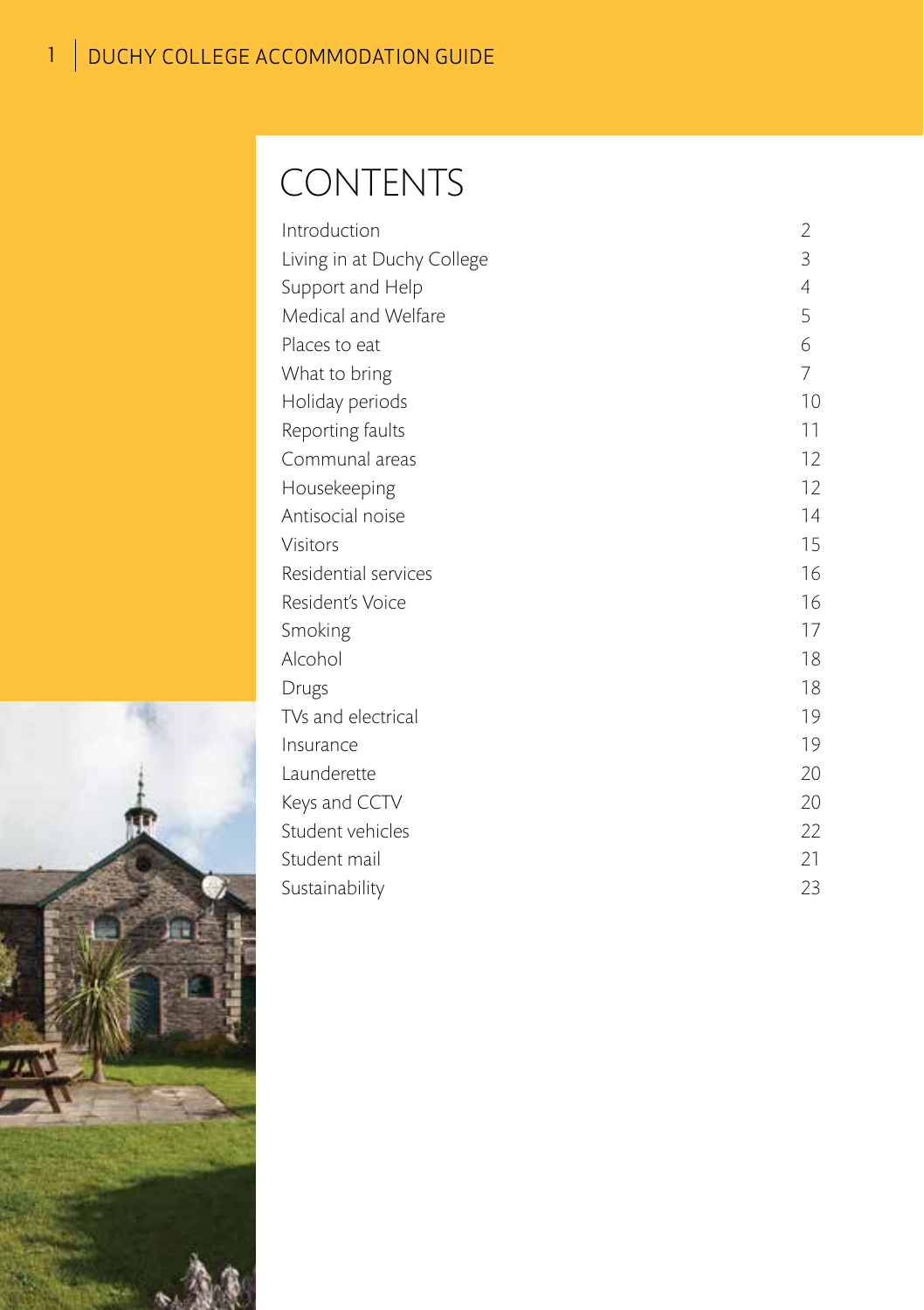

"Living in Duchy Hostels is good fun as I meet a lot of great people and I feel very well looked after by the staff."

# INTRODUCTION

We are delighted that you have chosen Duchy College Stoke Climsland as your place of learning during the next stage in your education.

Living at Duchy College has many advantages. Students will have great opportunities to meet new friends and learn important independent living skills.

Students are close to all of the College facilities such as lecture rooms, computer suites, library, social areas and sports facilities. Food is provided in the College dining area and all the College staff you may need to contact are close at hand.

Although the College wants all students to enjoy residential life, we set high standards of behaviour and expect all young people to take their responsibilities seriously to help them develop as young adults.

On behalf of myself and the rest of the Residential Services team I sincerely hope that your time here is successful, both academically and socially. Please do not hesitate to talk to college staff if you need any help.

Residential Team Duchy Stoke Climsland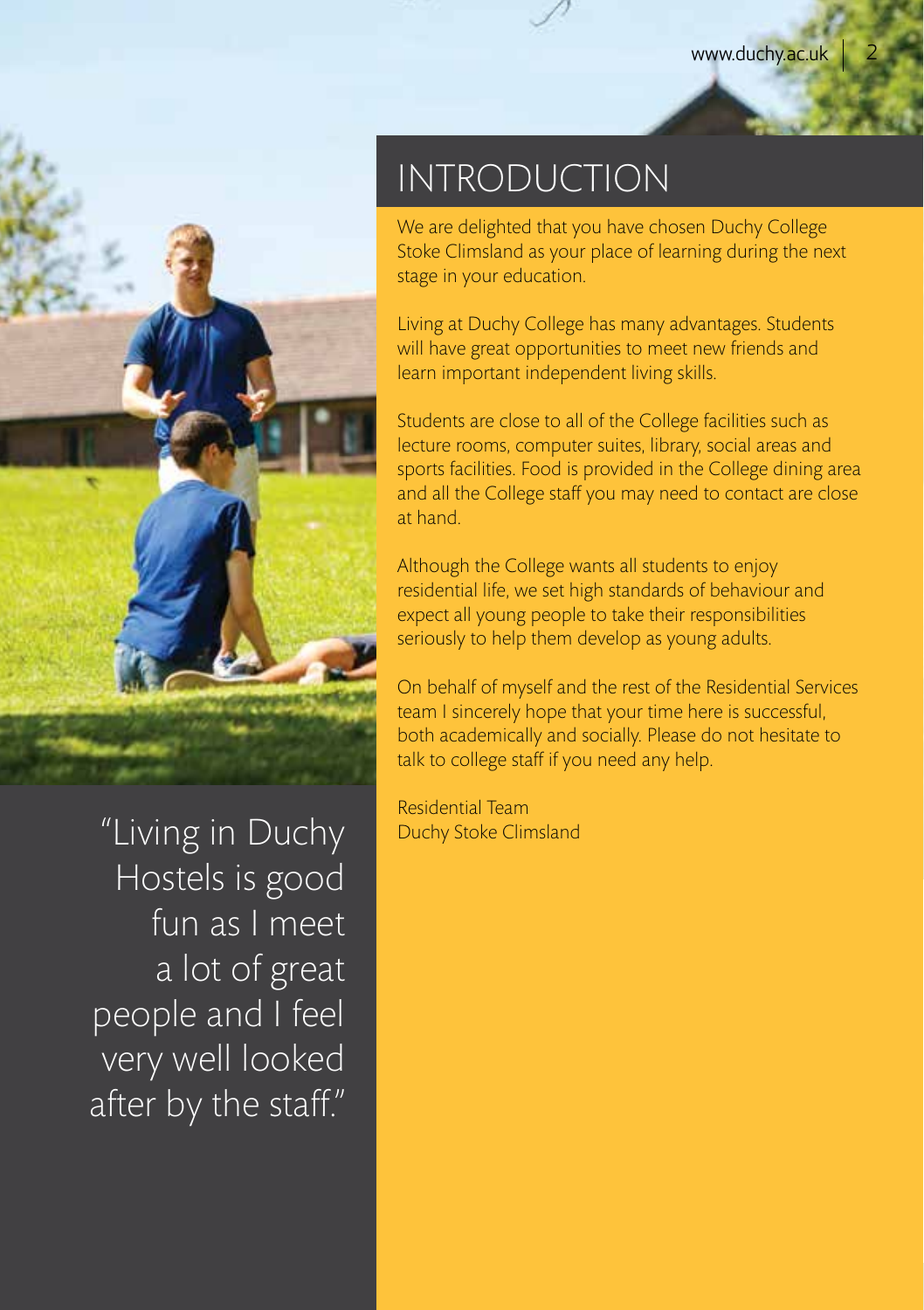# LIVING IN AT DUCHY COLLEGE

#### Support

Starting as a student at Duchy College is an exciting time of new challenges and experiences; living in Duchy College accommodation makes the transition from home to college so much easier, offering a point of contact 24hrs a day should you have any queries.

#### Socialising

You will make lifelong friends at Duchy College and our residential students are a close knit community; many of you will be experiencing college life for the first time so you'll have lots in common. The dining areas and residents' lounge are always buzzing. The student voice is strong throughout the College and the Student Committee, Students' Union and Residential Services Team will make sure your social calendar is always full.

#### Security

Our rural, safe, secure environment has CCTV and a custom key system for hostels. Living on a small, lively campus is like being part of one big Neighbourhood Watch scheme.



By participating in activities having fun, you can win prizes, awards and opportunities.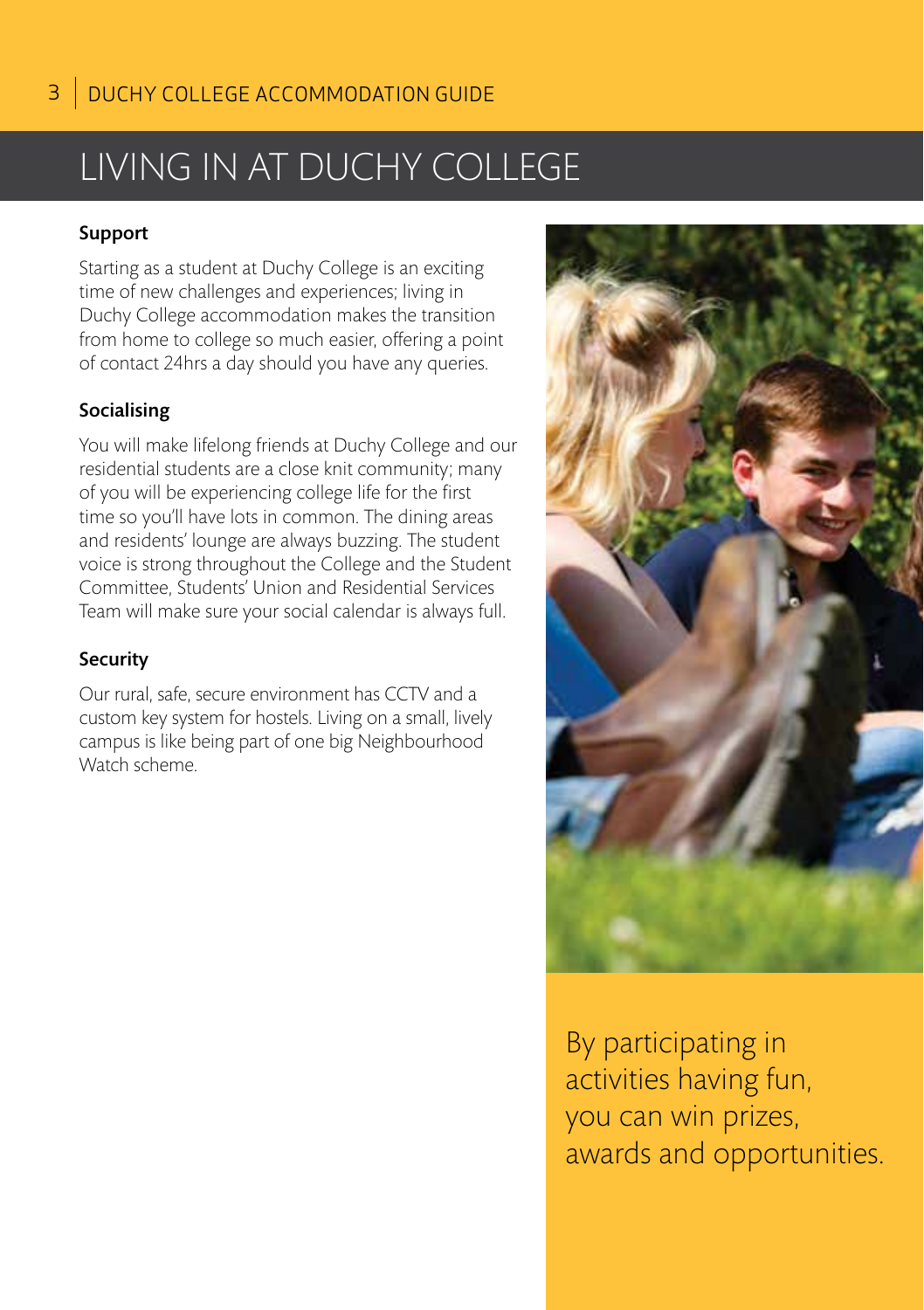# SUPPORT & HELP

At some point during the year you may need some extra help and support.

The Residential Warden is available to all students for a chat or advice. If we cannot provide the advice or support needed we can help find out who can or access support from outside the College.

#### Useful Numbers

Residential Services: 01579 372314 Duty Warden Emergency No: 07773 367483 Student Services: 01579 372254 Learning Support: 01579 372404 FE Residential Bursaries: 01395 562393



"I really love living in hostels! The social events are great and have brought me out of my shell and the staff are so lovely and supportive."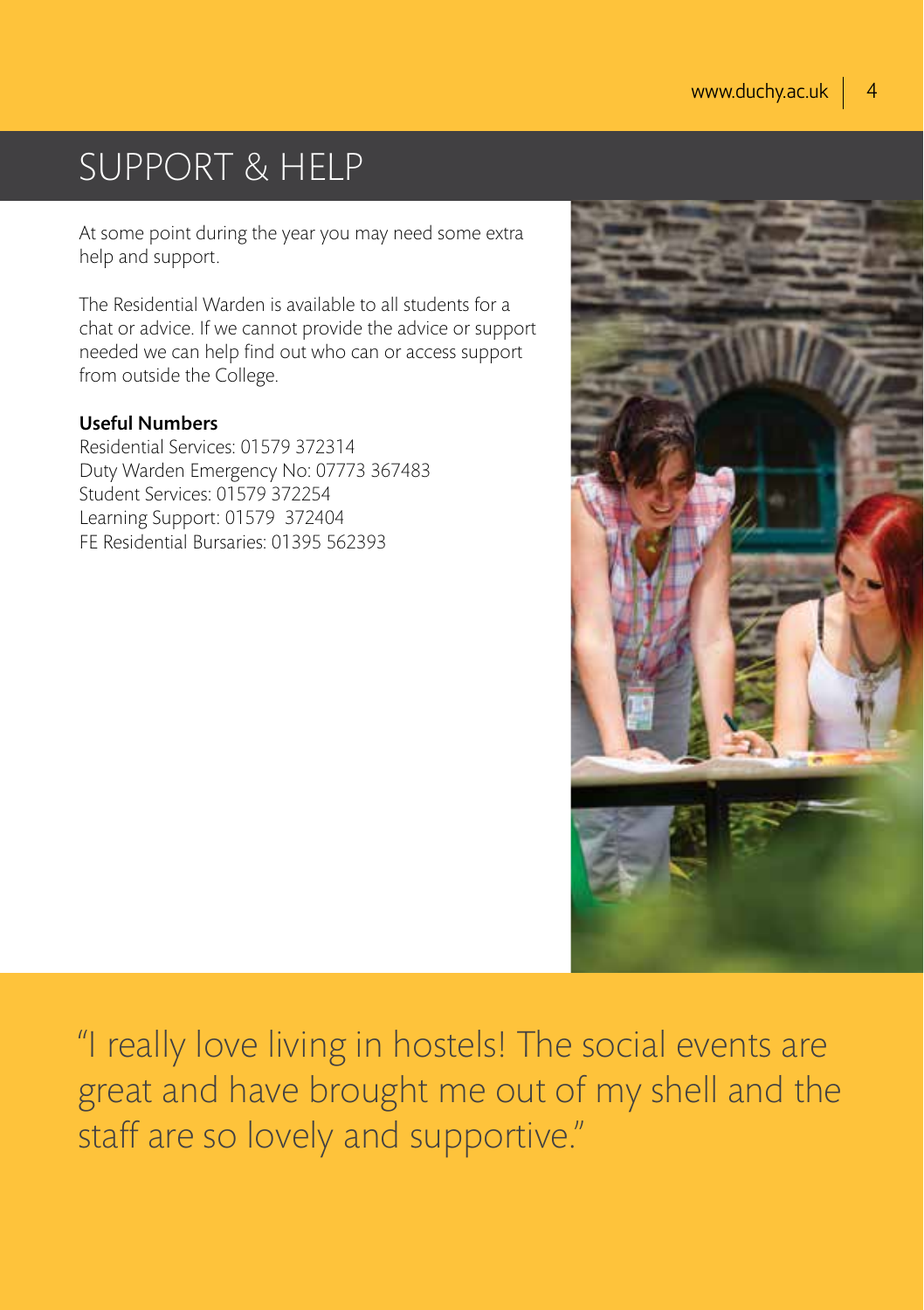# MEDICAL & WELFARE

Resident students are advised to register with our local practice at Gunnislake, who will be best placed to offer students the most accessible care and treatment. Residential Services staff can advise how to register with the surgery.

Over 18s are required to arrange their own transport for medical appointments, but if struggling to do so please speak to a member of staff.

If you have a medical emergency any time during the day or night it should be reported to a member of the Residential Services Team.

#### All Wardens are trained First Aiders.

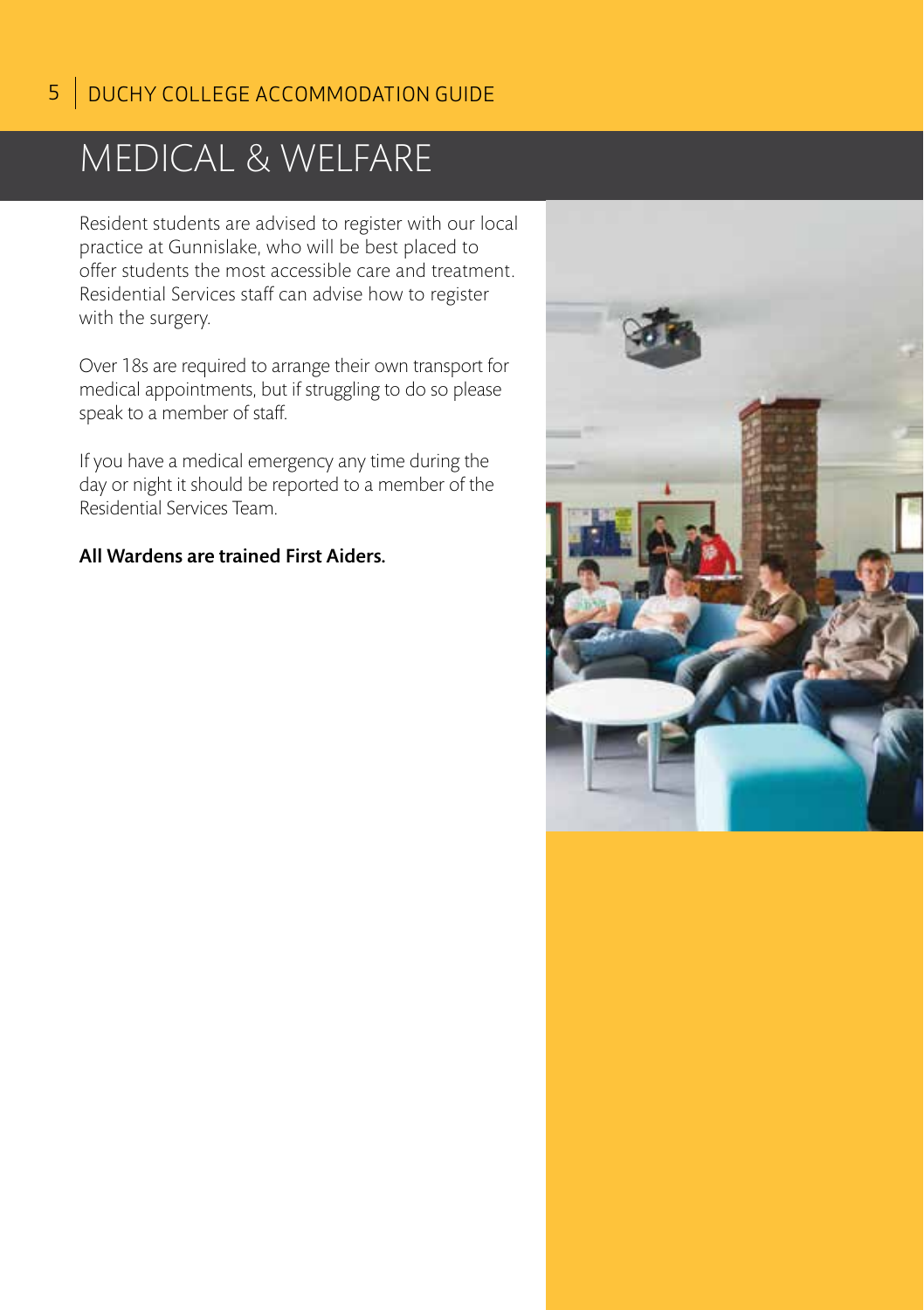# PLACES TO EAT

The campus offers a range of eateries from a convenient cafe to student restaurant with an extensive and imaginative menu. Our catering department prides itself on sourcing the vast majority of food locally or buying Fairtrade.

#### Sam's Cafe

In the heart of the campus Sam's Cafe offers a welcoming environment and provides the social hub for all students during the day. Lunches range from burgers and chips to sandwiches and jacket potatoes.

#### Pastures Restaurant

Residential students are provided with their choice of meals which is either a 10 Meal or 15 Meal Package with their accommodation. Meals are included in your accommodation dependent on which meal package you have chosen.

Each morning there is a choice of:

- Cereals
- Toast & Preserves
- Full English Breakfast
- Fruit
- Pastries
- At lunchtime there is a choice of:
- Two Course Hot Meal
- Salad Bar
- Jacket Potatoes
- Baguette and Sandwich Bar

Evening Meals consist of a selection of hot and cold dishes, there is a suggestions box for comments and new food ideas, we love to hear from you.

Dinners are much the same with a choice of:

- Two Course Hot Meal

If you have specific dietary requirements, then the Catering Manager will meet with you individually to better understand your requirements. Please also send a list of foods that you are allergic to with your application or inform Residential services.

The Restaurant is open on a daily basis, timings are displayed on the entrance and Main Hall, we also sell a variety of

- Snacks
- Soft Drinks including iced Coffee
- Homemade Cakes
- Confectionery
- Freshly ground Coffee
- Fruit Teas
- Hot Chocolate
- Hydration Point





Useful Numbers Catering Manager 01395 562396

Vending facilities are also located throughout the campus, providing drinks, snacks and confectionery around the clock. You can also buy drinks and snacks from the shop located in Sam's or take a short walk to the village store in Stoke Climsland.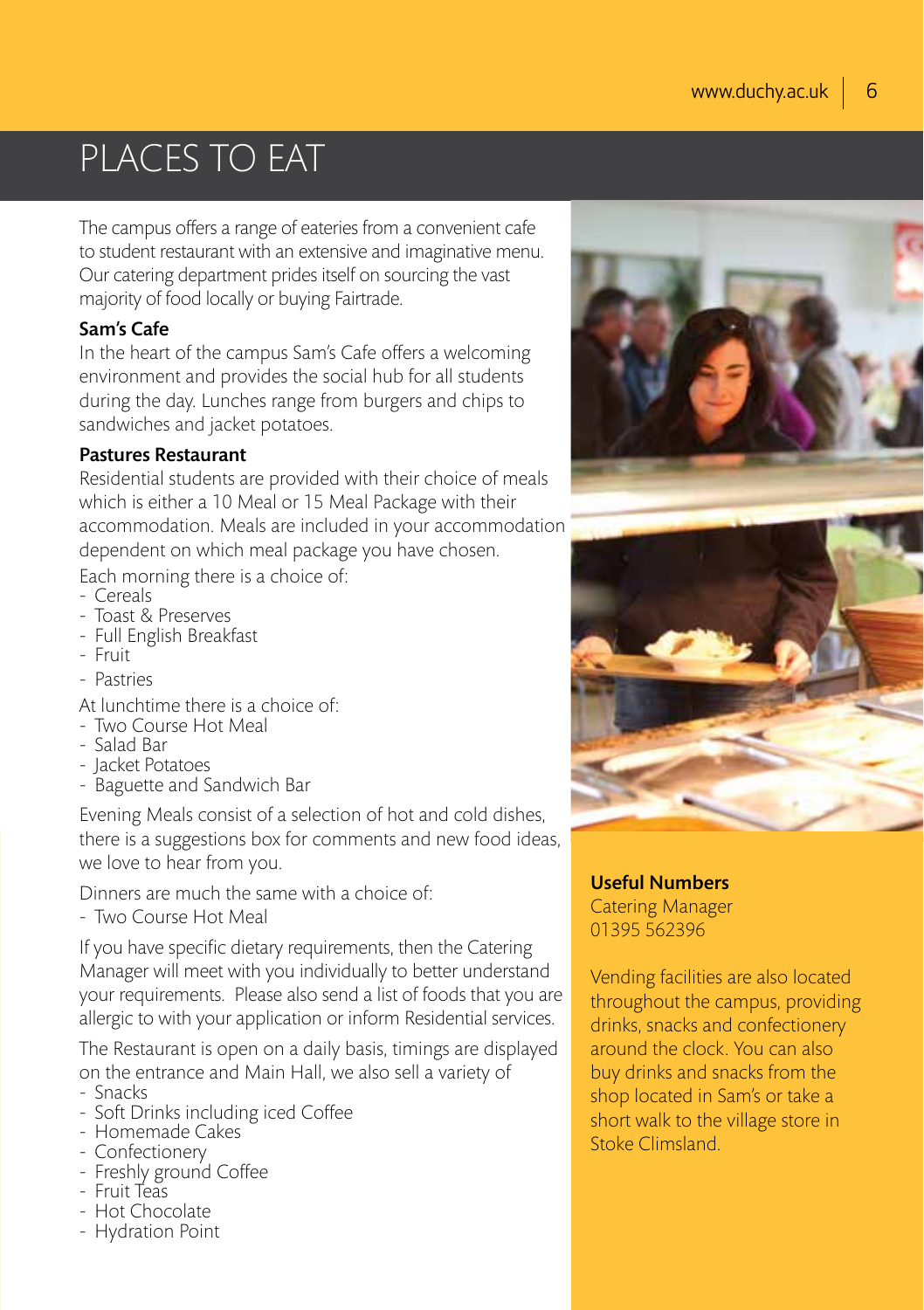# WHAT TO BRING

All of the rooms provided by the College are fully furnished and come with the following items.

- Desk
- Wardrobe
- Small cupboard
- Noticeboard
- Chair
- Single bed

Students may like to bring items to make the room more homely. We ask students not to use blue tack or sellotape on walls as it leaves greasy marks. Please use white tack, which can be purchased from our on-site shop. There are a number of electrical points in each room for items such as hairdryers and straighteners. However overloading the points will mean removal of said electrical items.

#### **Info**

Students should bring at the minimum

- Single Duvet & Sheet
- Pillow/s
- Towels
- Personal toiletries
- Personal Medication
- Alarm Clock
- Crockery & cutlery for snacks in blocks

To make it homely:

- Posters (of appropriate nature only)
- TV or Stereo (TV Licence is the student's responsibility)
- Computer/Laptop

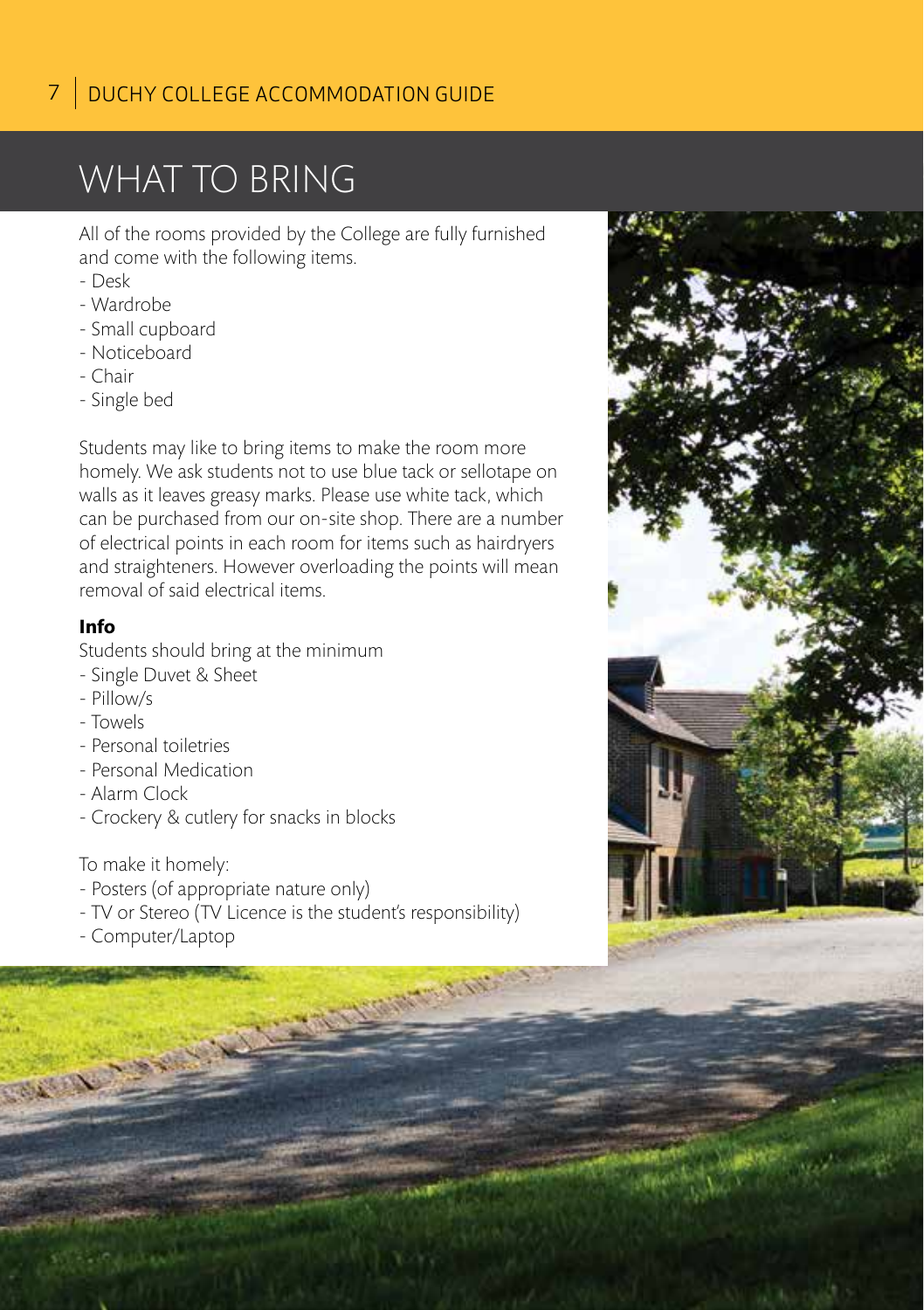#### **What not to bring**

Students must not bring items that will cause a disturbance to others or that could be linked to illegal activities; for example:

- Non-prescription Drugs (including new psychoactive substances or drug paraphernalia)
- Knives or any other type of offensive weapons
- Pets

#### **Prohibited items**

Students are asked not to bring or store leisure equipment into the blocks as they can damage the fabric of the building and decorations.

Bikes should be locked in the bike racks in the main quad adjacent to the dining room. Equipment stored in inappropriate places will be removed and confiscated for a period of not less than a week. Persistent offenders will lose the right to keep or store equipment on campus. Items that cannot be stored in the Halls of Residence are:

- Kayaks
- Canoes
- Bikes
- Mountain Boards
- Surf Boards
- Weights & Weightlifting equipment

Also prohibited on Health & Safety grounds are:

- Camping Gas bottles
- Camping Stoves
- Lighter Fuel
- Joss Sticks
- Candles
- Oil Burners
- Items covered by our Weapons Policy
- Or any other item that is flammable or a source of ignition.

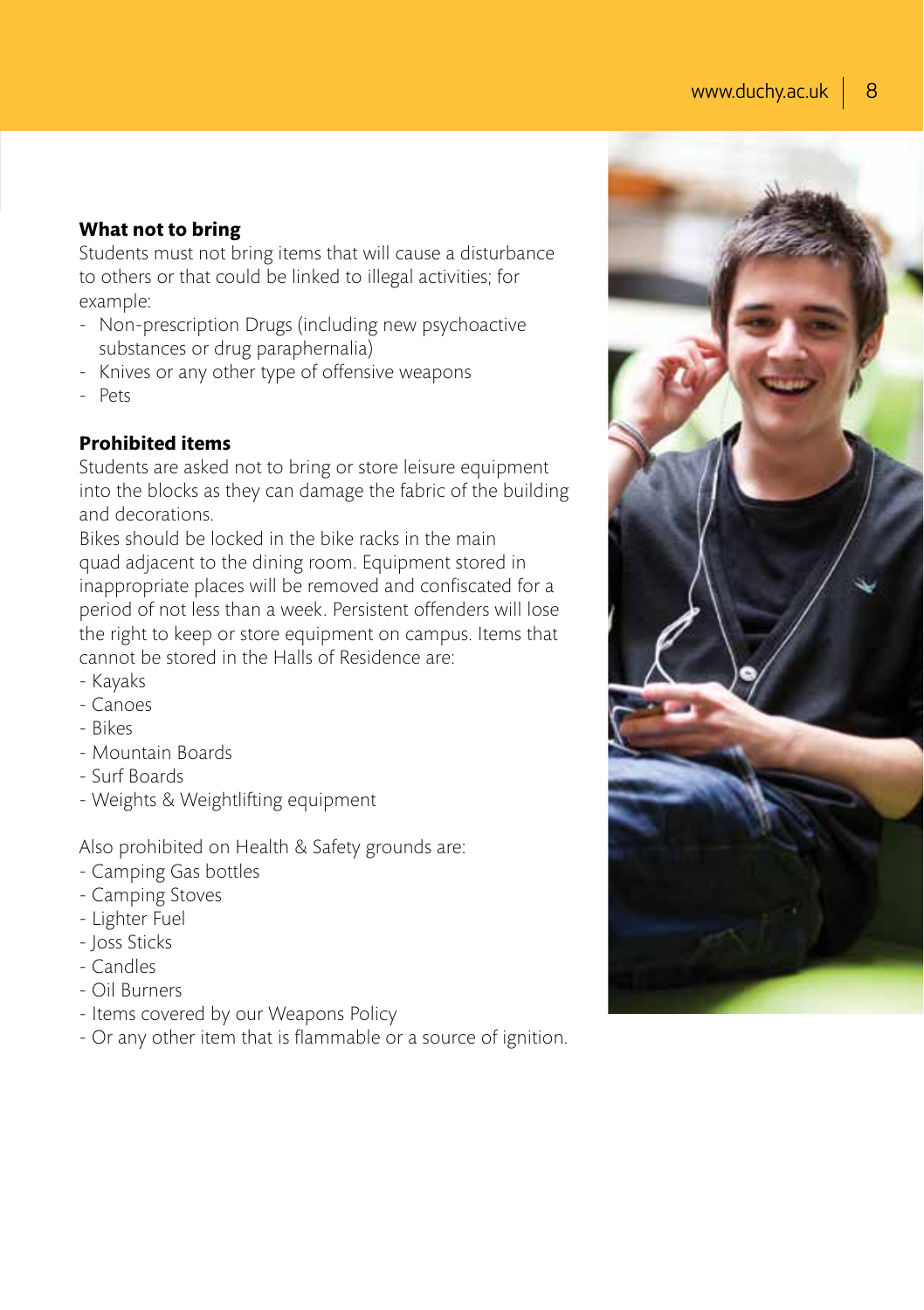### DUTY STUDENTS

Students can collect their keys from the Warden's office from 4pm on the first Friday of their Duty weekend. They can leave belongings in the quiet room anytime on the Friday however it is the responsibility of the student and it is not monitored by staff. Duty students MUST bring their own bedding. Duty Students must hand in their keys before 9am every day.



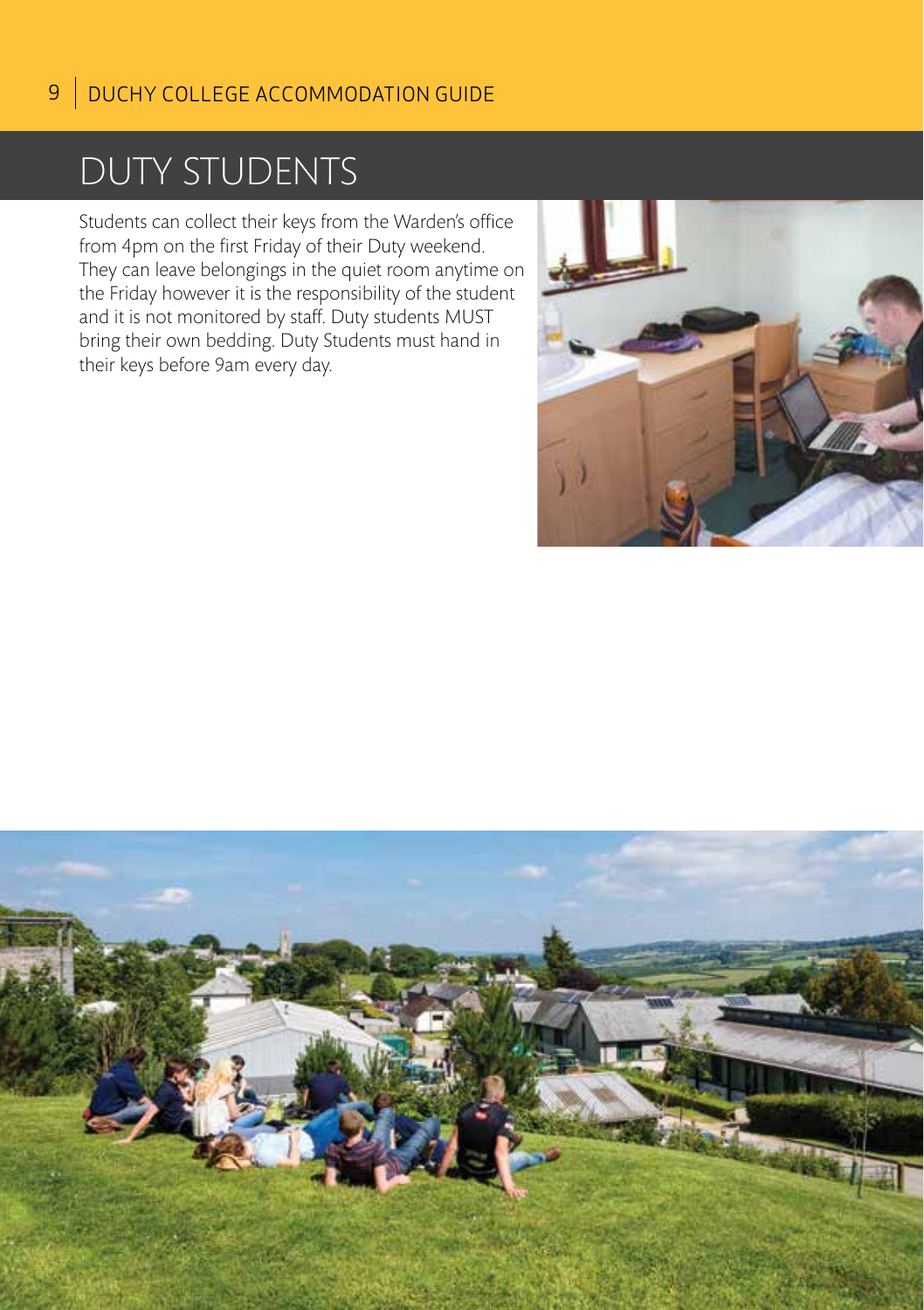# HOLIDAY PERIODS

All students must vacate their rooms during the holiday periods as you are only charged for academic weeks.

This may also include your belongings as rooms are sometimes used over the holiday periods for commercial bookings. We can offer storage of your belongings for £20 a week.

On occasion you may be able to leave your belongings in your room during the half terms if your room is not required for commercial use.

The Residential Services Office will endeavour to inform you at least three weeks in advance if you are able to leave your belongings in your room.

You will be required to leave site by 7pm on the last day before holidays and return to campus after 6pm on the day before college starts again.

You are required to remove your belongings at the end of each academic year.



#### **Guidance**

Students should leave their room clean and tidy, to facilitate a deep clean during breaks. Where the rooms require extra cleaning a charge of £50 will be made.

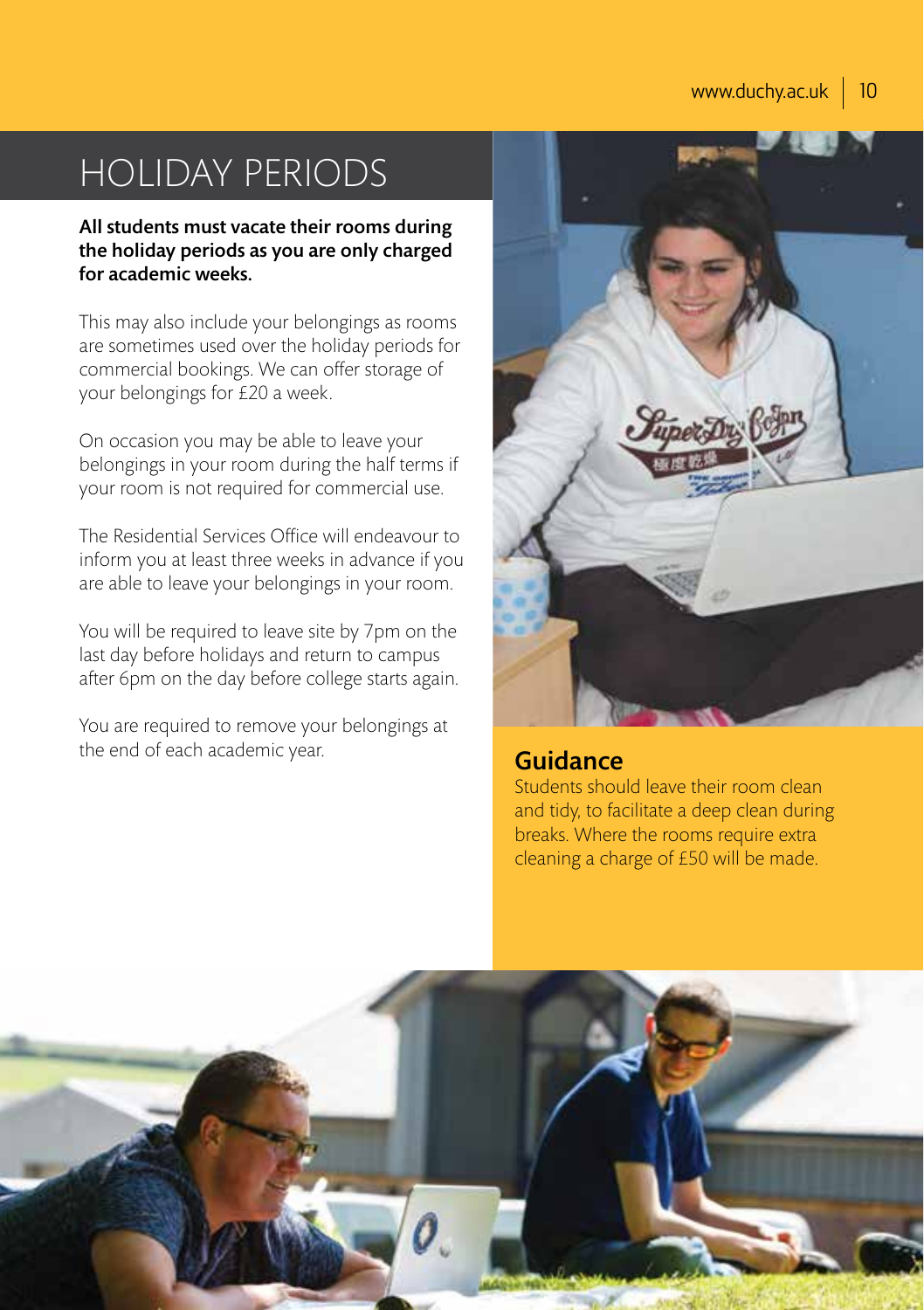

# REPORTING FAULTS

It is inevitable that the blocks and bedrooms suffer from wear and tear during the course of the year. If you accidentally break something then let the Residential Services Team know as soon as you can.

The onus is on you to look after the blocks and report faults before they become major issues or may need complete replacement.

You can report faults to the staff in the Residential Services Office.

Our maintenance team prioritise items to be fixed in order of importance; this ensures that safety & security items are dealt with promptly.

Damage beyond normal wear and tear in any particular block will be the responsibility of those living there, even if that damage is carried out by your visitors to that block, as they are your visitors they are your responsibility.

Any costs related to damage will be split between the relevant occupants unless the individual responsible can be identified.

Malicious damage will be repaired at the College's convenience and may include disciplinary action.

There will be regular damage checks undertaken by the Residential Services Team and any prohibited items found will be confiscated and given back when you go home.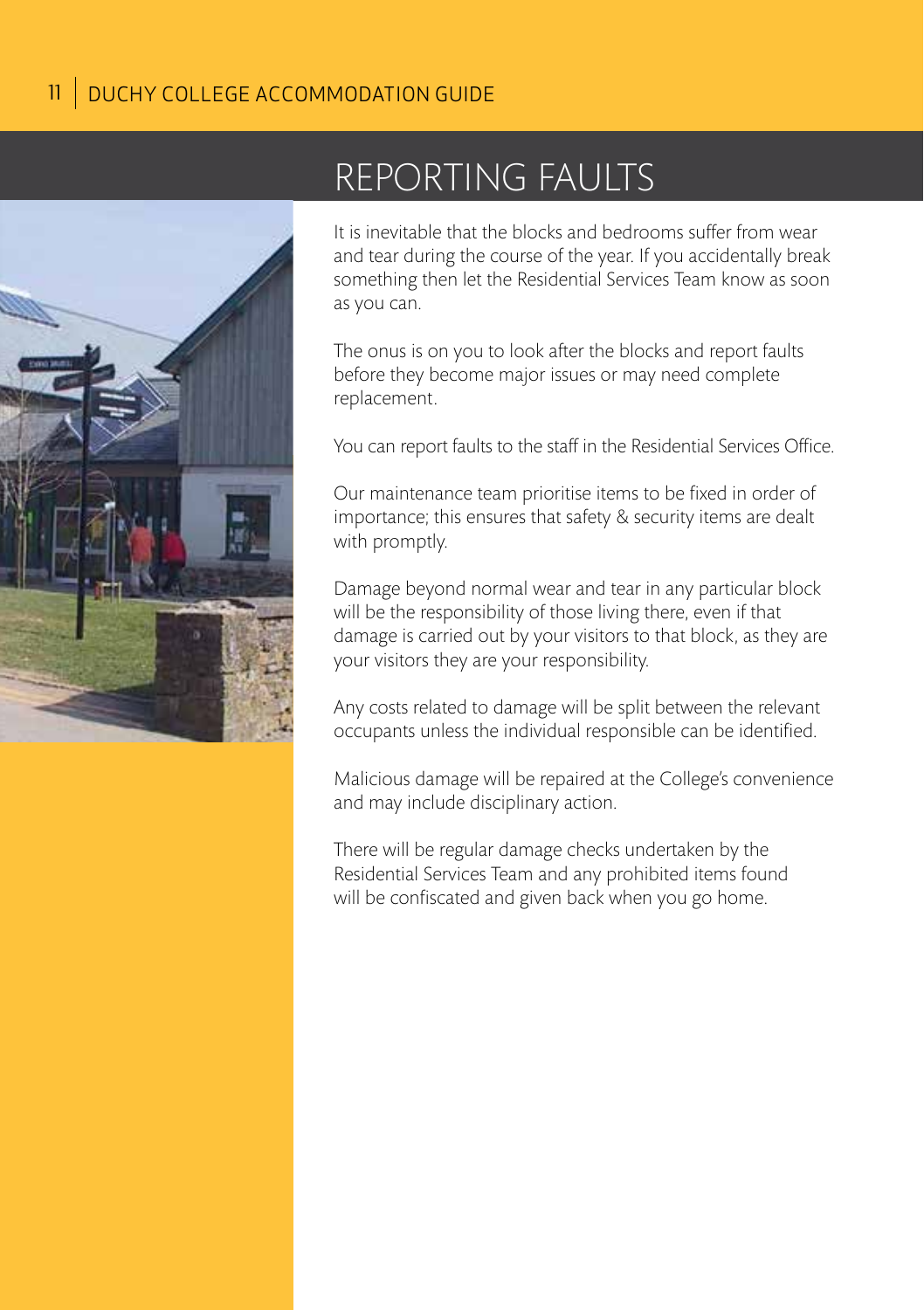# COMMUNAL AREAS

As with any group of people living together and sharing facilities, there needs to be a level of joint responsibility for its condition and the behaviour in it, particularly the communal areas such as common rooms, kitchens, boot rooms, corridors, stairwells and laundry rooms.

The furniture provided in the blocks is for the benefit of all. Tables and chairs must not be moved to an individual's room or other accommodation blocks. Persistent offenders will be sanctioned as the moving of furniture deprives and inconveniences other students.

To minimise any financial and disciplinary action, the blocks must be kept secure, to keep communal areas tidy and if damage does occur it must be reported as soon as possible. If damage is not reported and no one comes forward taking responsibility then the whole block will be invoiced for the repairs.

#### Guidance

All resident students living in a particular block will be responsible for what goes on within it.

The onus is on the resident student to assist staff in investigating incidents and damage within the blocks.

Students must not act, or behave, in a way that causes a health or safety risk to others on campus.

Students who act in a way that causes a health and safety risk to themselves or others will also face disciplinary action.

### HOUSEKEEPING

As well as gaining your qualification here at Duchy College we also encourage you to develop various life skills too. As a residential student one of those that we encourage is the ability to keep the blocks clean and tidy. In particular you will be responsible for keeping your bedroom, bathrooms and communal areas clean, tidy and in a fit and liveable state. The communal areas will be cleaned regularly Monday-Friday. Staff will conduct regular room inspections on the cleanliness of your room and further support given as necessary. If the standards continuously fall below an acceptable level the College reserves the right to carry out a room clean on the resident's behalf at a cost of £50 per clean.

If students do not maintain a tidy room on a persistent basis the College has the right to remove an individual from residence.

It is a joint responsibility of all residents to keep the kitchen/common room areas tidy and in a hygienic state. It is your responsibility to wash up items immediately after use. Should cleaners be unable to gain access to the sinks because of unwashed items, these items will be removed. If kitchens / common rooms are persistently found in an unacceptable state disciplinary action may be taken. A block charge may also apply if additional cleaning is required to return the area to an acceptable condition.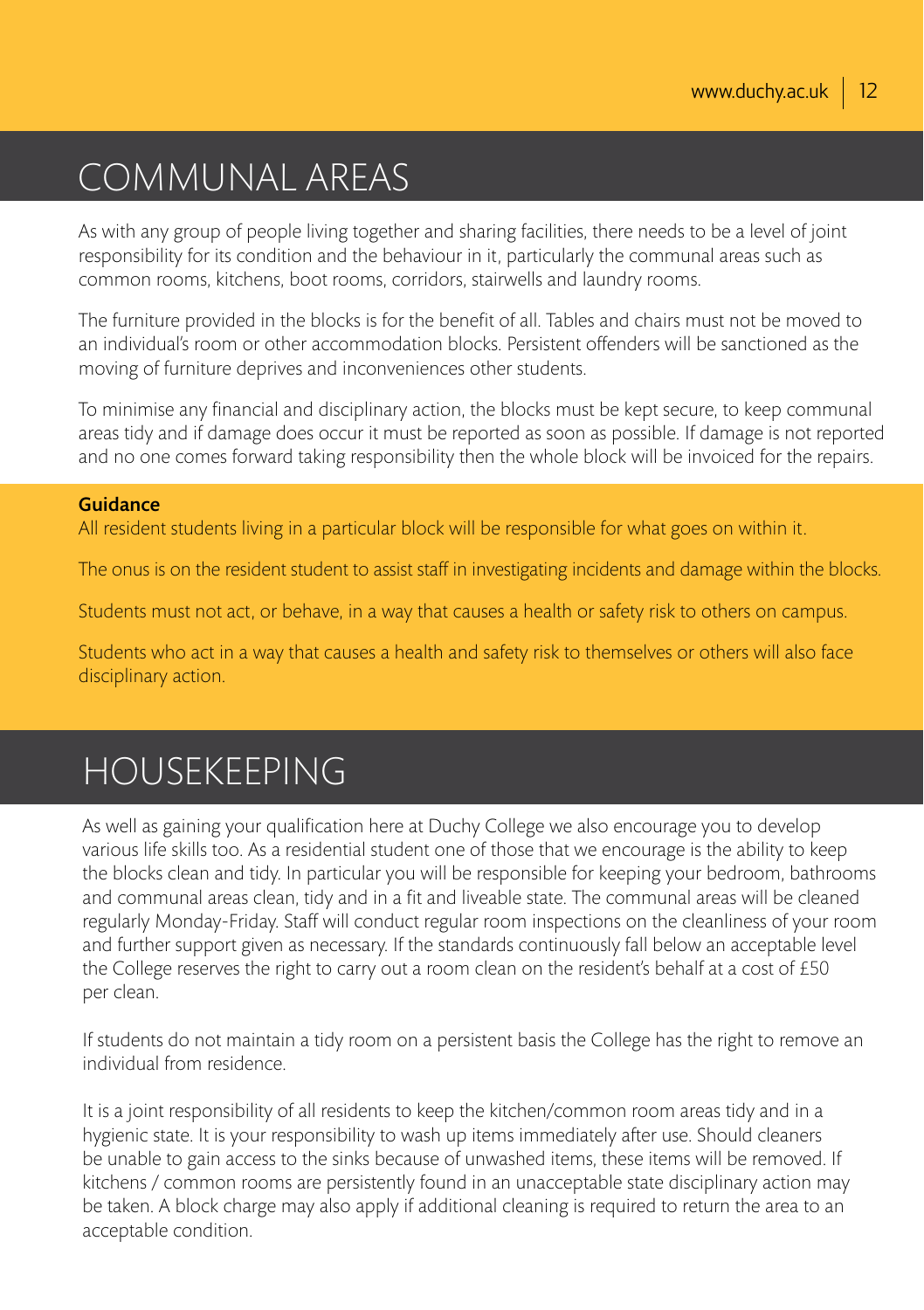Basic cleaning equipment is kept in the kitchen for use by students who use that kitchen. It is the students' responsibility to purchase other items and keep the equipment e.g. microwaves, clean. Damaged or lost equipment will be charged to the appropriate students. Cleaning staff will clean the facilities but students are also required to keep the following communal facilities clean to the following standards:

#### **Kitchen**

- Refrigerators and freezers must be cleaned inside and out.
- Floors thoroughly clean and remove all grease. Any spillages should be cleaned up.
- Rubbish recycling and waste bins must be emptied regularly and kept clean.
- Sinks/drainer please keep clean and clear.
- Hobs must be thoroughly cleaned.

#### **Shower rooms**

- Sinks and shower cubicles must all be cleaned (including taps). Do not use an abrasive cleaner as this can damage the surface. Use products which remove limescale. In halls where there is a hair trap in the shower, it must be cleaned.
- Toilets clean the bowl and seat thoroughly and behind and underneath. Remove all limescale and staining with a specialist cleaner.

#### **Hallways, Staircases and Landings**

- It is the responsibility of all residents to ensure that these areas are kept clean and tidy.
- No personal belongings are allowed to be left in hallways, landings, stairs or foyers.

#### **General**

- Carpets - all carpets should be vacuumed, on a regular basis. Burns and stains are not considered fair wear and tear and therefore will be treated as damage.

#### Guidance

If students do not maintain a clean tidy room the College has the right to remove an individual from residence.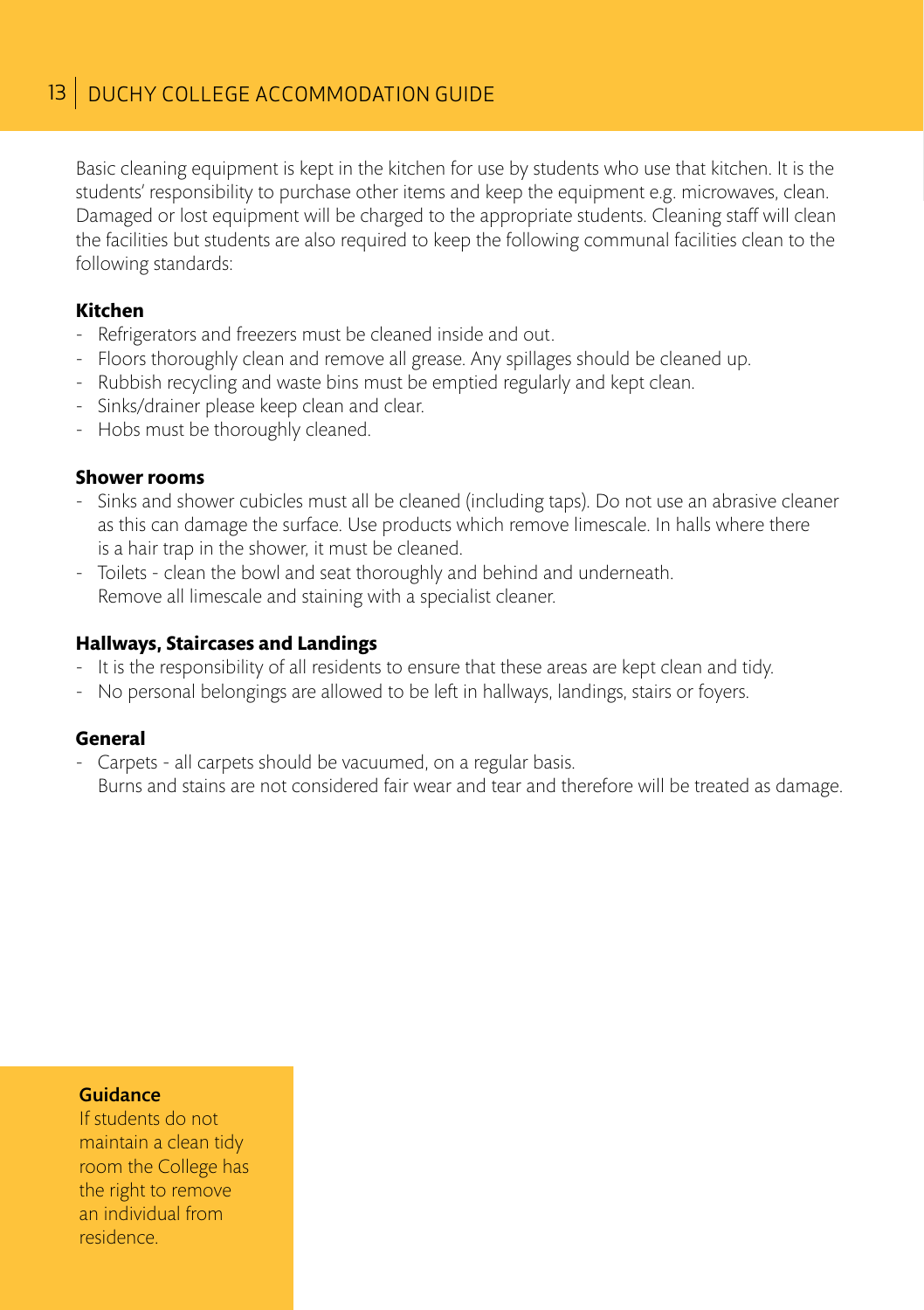

# ANTISOCIAL NOISE

All individuals must respect the rights of others to a life free of excessive noise and disturbance. If you are making too much noise and you are asked to reduce it, by other students or staff, you must do so immediately. Failure to do so may result in disciplinary action.

If you listen to loud music late at night you need to use a set of headphones. The campus needs to be quiet after 10.30pm. The atmosphere must be conducive to sleep and late night study, this means that noise must not be heard outside rooms or communal areas. Please note that it is a civil offence to cause unreasonable noise after 11pm.

You will be advised by the Residential Services Team if you are making too much noise. If you come back onto campus late at night, we ask that you think of others and be quiet.

At the end of any social functions at the College, you must leave quietly and settle down in your block quickly.

Excessive noise and disturbance after such events could jeopardise future social activities and result in disciplinary action.

#### Guidance

Students who have TVs, stereos, radios, computers and musical instruments, which persistently lead to complaints will be requested to remove such equipment from the campus at the direction of the Residential Services Team.

Residential Services Team may confiscate items in the short term to assist with providing a quiet campus.

Noise should be reduced between 10.30pm and 8.00am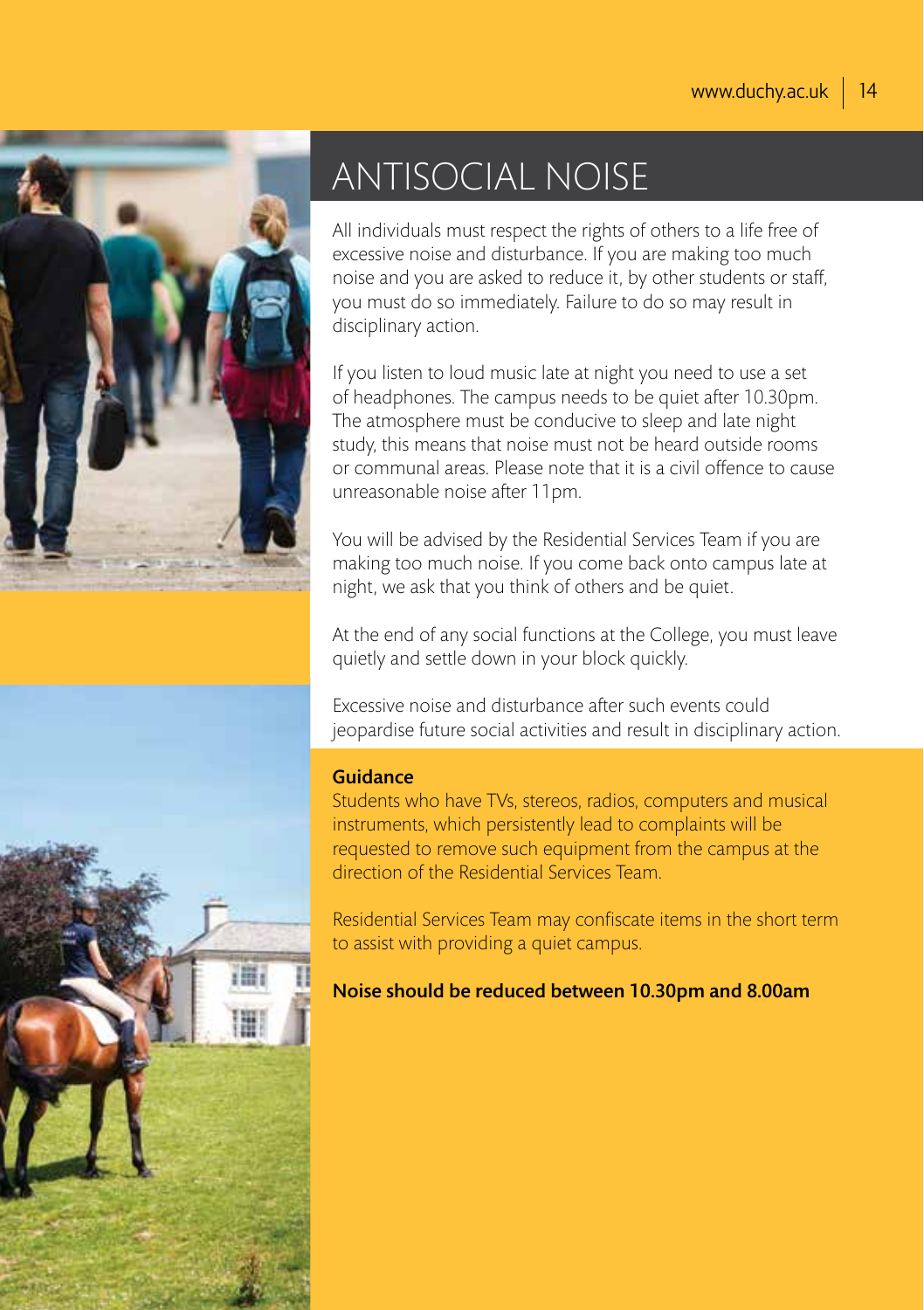#### 15 DUCHY COLLEGE ACCOMMODATION GUIDE

# VISITORS

While we allow residential students to have visitors we do require that the following rules are adhered.

- The behaviour and conduct of the visitor is the responsibility of their host.
- Any costs due to damage caused to college property are the responsibility of the host.
- All visitors must be registered with the Residential Services Office on arrival and are not allowed to stay overnight.

Breach of any of the above may result in a ban on future visitors and/or other sanctions.

#### Guidance

Registered visitors are permitted to be in the blocks up until 10.30pm

Any visitor may be asked to leave the College premises by an authorised member of the Safeguarding or Wardening teams for any of the following reasons:

- Where there has been verbal or physical abuse towards another student or member of staff because of their differences such as - race, sexual orientation or disability
- Physical damage or any other acts of vandalism to the premises
- Excessive or persistent noise
- Drunk and/or disorderly behaviour including overstaying their welcome and refusing to leave when asked to do so
- Causing a nuisance in any other building other than the one they are invited into
- Inappropriate dress which might cause offence
- Aggressive behaviour or verbal or physical abuse towards staff and students at any time
- Found in restricted areas of the campus
- Failure to accept and comply with any reasonable request by a member of the warden team
- Where their acts may endanger others' safety and security
- Not following fire regulations that may endanger others' safety
- Ignoring the College's Health and Safety policies and procedures which may lead to injury or accident.

#### **Where there is any suspicion of anything illegal being carried out by the visitor, then the matter will be put into the hands of the local Police.**

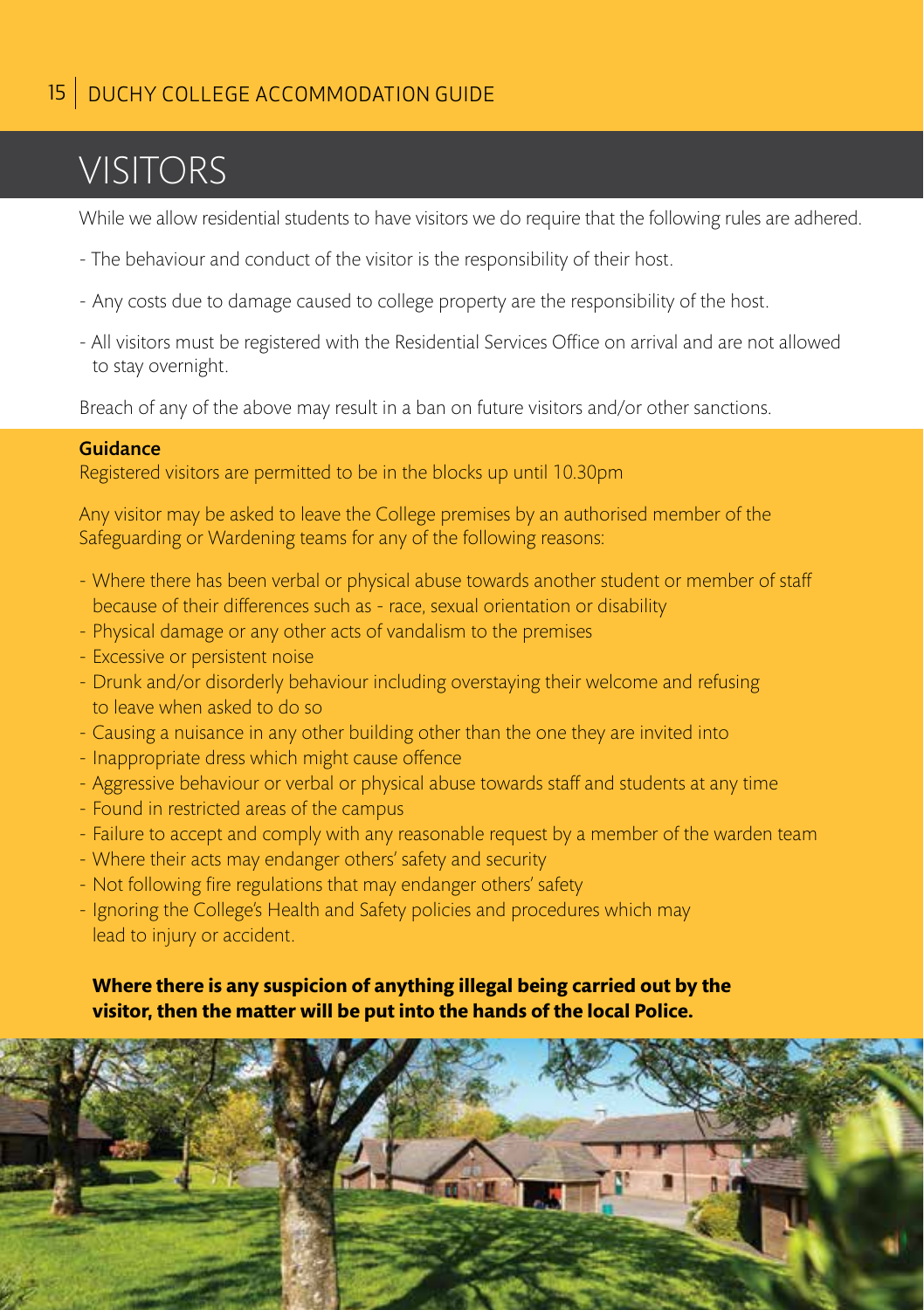

# RESIDENTIAL SERVICES

For students living in residence the Residential Services Team can help with student queries or problems that you may be facing. There is also a team of staff such as the Senior and Personal learning advisors and the Higher Education Senior Tutor on the main campus every day.

If Residential Services can't help, they can find someone who can. You can also get advice and guidance on any of the following issues:

- First Aid
- Medicines
- Contraceptives & Sexual Health
- General Advice & Guidance
- Counselling Referral
- Accommodation Issues
- Lost Property & Lost Keys or Fobs
- Damages or Faults in your room
- Sport and Recreation
- Social Activities
- Substance Abuse

The staff within the Residential Services department are highly committed and aim to enhance the quality of the student experience at Duchy College.

# RESIDENT'S VOICE



The Resident's Voice is a group of students who represent the residential cohort and work to maintain and improve activities and entertainment schedule as well as giving their views on other residential issues. Speak to the wardens about how to get involved.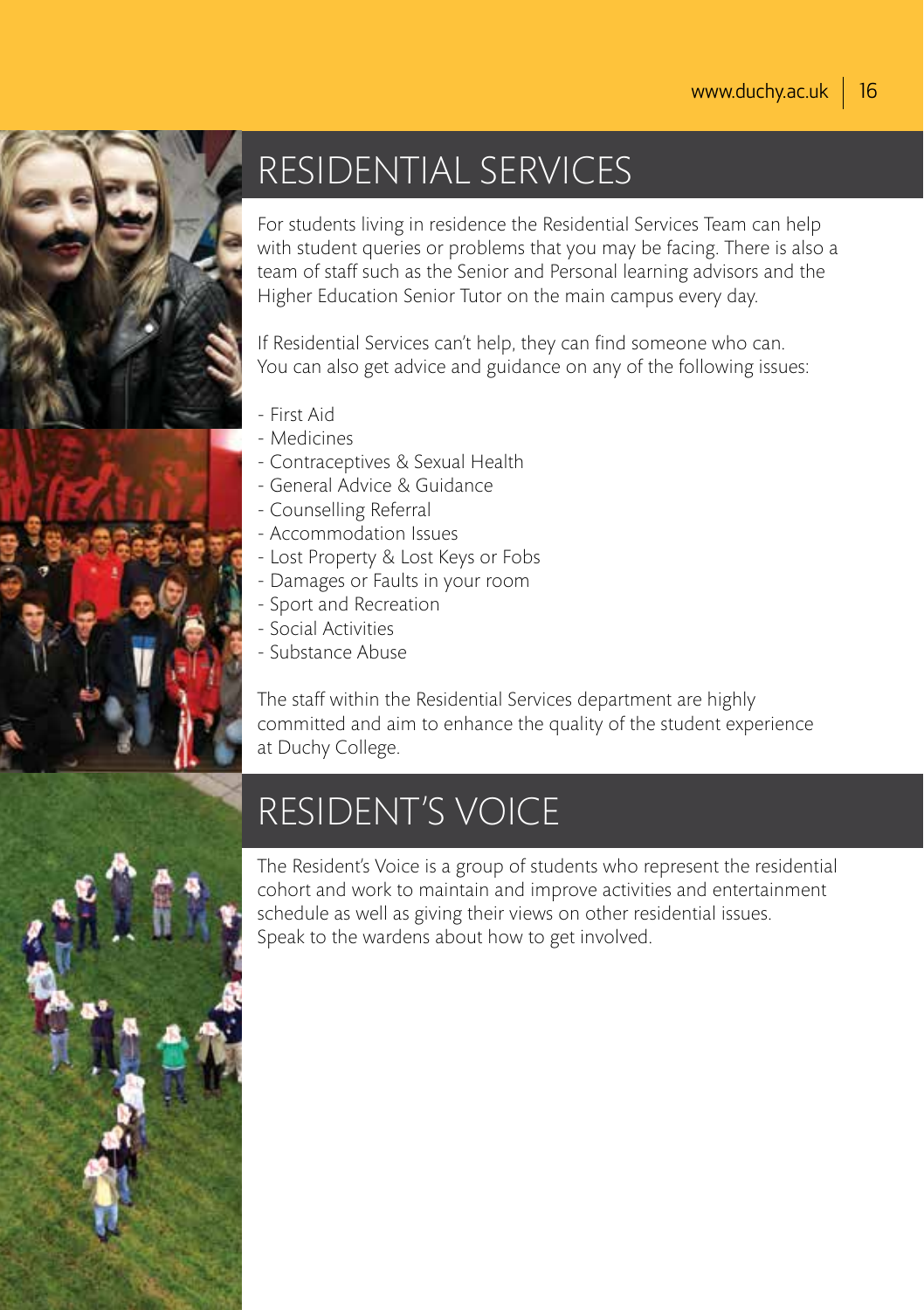### SMOKING

You are advised to not smoke at all but should you wish too, smoking (this includes any e-cigarettes and vaping) is banned in all parts of the residences including rooms, common rooms, stairways and corridors. There is one dedicated smoking shelter available for you to use. This is the only venue in which you can smoke.

Continual warnings or breaches will incur further disciplinary action being taken; ultimately you could be removed from residence.

A proportion of the proceeds from any fines will be used for the benefit of the rest of the residential community.

Where there is evidence of smoking i.e. ashtrays, cigarette stubs, burn marks etc. in rooms and common areas, you will also be liable for any repairs to damage caused to college property as well as disciplinary action being taken.

#### Guidance

Continual warnings or breaches will incur further disciplinary action being taken; ultimately you could be removed from residence.

Smoking is now banned in public places; a £10 fine will be levied on any individual found to be smoking anywhere but the designated area, or if evidence is found of smoking i.e. ashtrays, cigarette stubs in accommodation.

It is now illegal to purchase cigarettes under the age of 18 years old.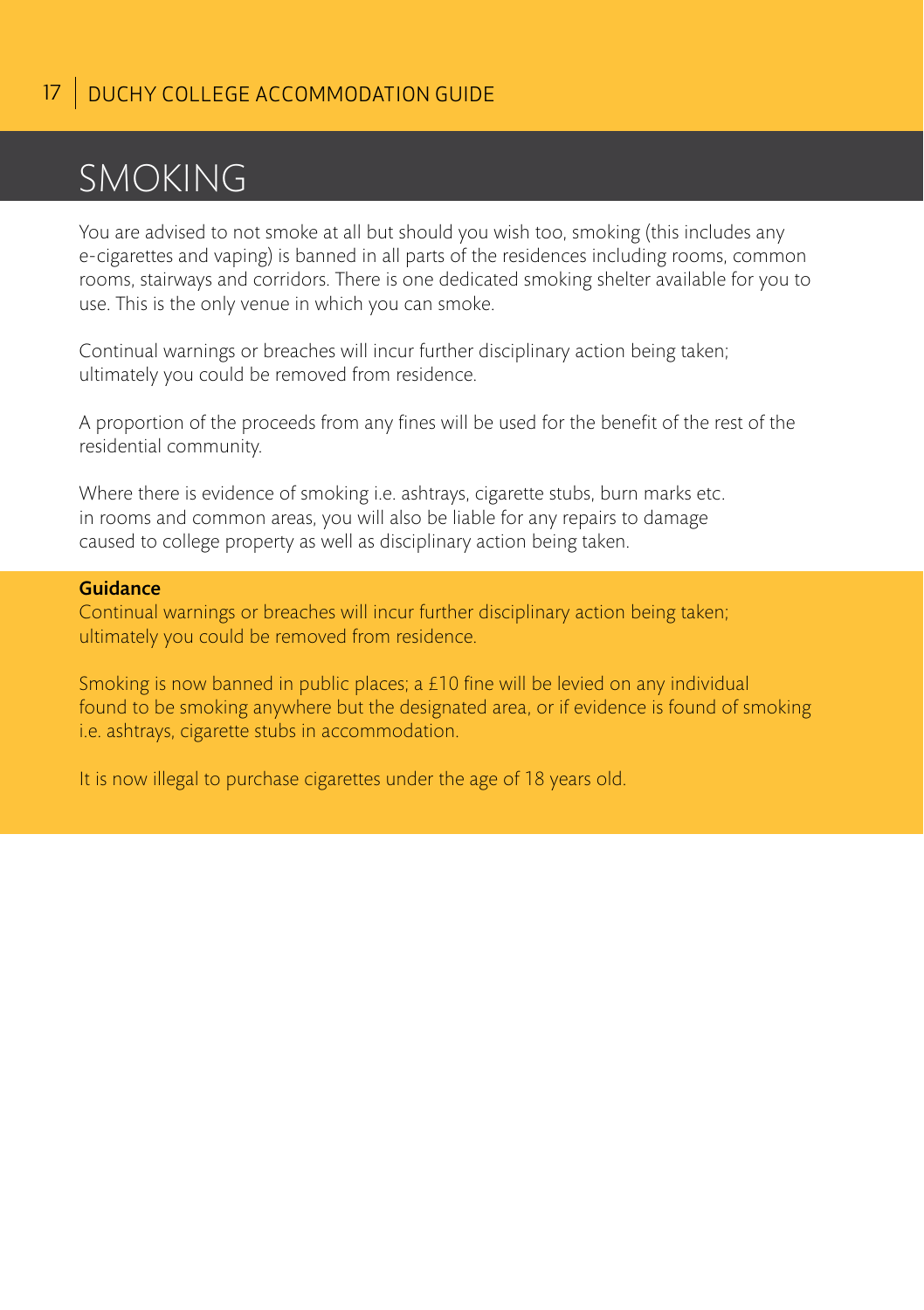# ALCOHOL

In a residential environment with a large proportion of young people, the College has a clear responsibility to all.

Although as an adult you are legally able to consume alcohol, as a residential student we insist that anyone consuming alcohol does so responsibly. This means that you take precautions with your drinking so that it does not harm yourself, your family, or society at large including the residential community. It also means not getting drunk and not letting alcohol control your life or your relationships. The consumption of alcohol on site is not permitted before 5pm Monday-Friday and alcohol must only be consumed in the designated areas and inside students' accommodation. Alcohol must not be consumed in any external areas. Anti-social behaviour, particularly where it has an adverse effect on others and where alcohol is a factor will NOT be tolerated.

The College reserves the right to remove from blocks any student who cannot function in a responsible manner. The recommended safe limit of alcohol for adults is 14 units per week, spread out through the week, with at least two alcohol-free days a week. Alcopops typically contain at least one unit. Two small (125ml) glasses of wine are three units and a pint of normal strength lager or cider contains two units. There is no official safe limit for under 18s.

Written warnings will be issued for underage drinking or for over 18s found to be drinking on campus other than the designated area. A £50 charge will be payable by all students found in breach of this rule. Parents will also be contacted and if deemed necessary parents will be asked to collect the student.

### DRUGS

You are responsible for what happens in your room. You must ensure that you do not let any illegal drugs or legal highs into your room, even if you do not intend to use them as you will be liable to disciplinary action. Where the suspicion is of the use of either Class A or B controlled substances the Police may be informed. If any student needs advice and guidance with drugs they can seek confidential information from any member of staff in the Residential Services Office.

We have a zero tolerance within residency regarding the use of non-prescription drugs; any student to be found either in possession of or using non-prescription drugs or in possession of any drug paraphernalia.

#### Guidance

The use, sharing, gifting, or dealing of controlled drugs and legal highs are deemed by the College as a serious breach of College regulations. The College reserves the right to immediately suspend and discipline an individual from residence and/or College. In all cases of students under 18 parents /guardians will be informed. Association with a drugs incident will result in a reinforcement of the drugs policy and rules being made which will be noted on the student's file. Further detail is available in the Student Disciplinary procedure.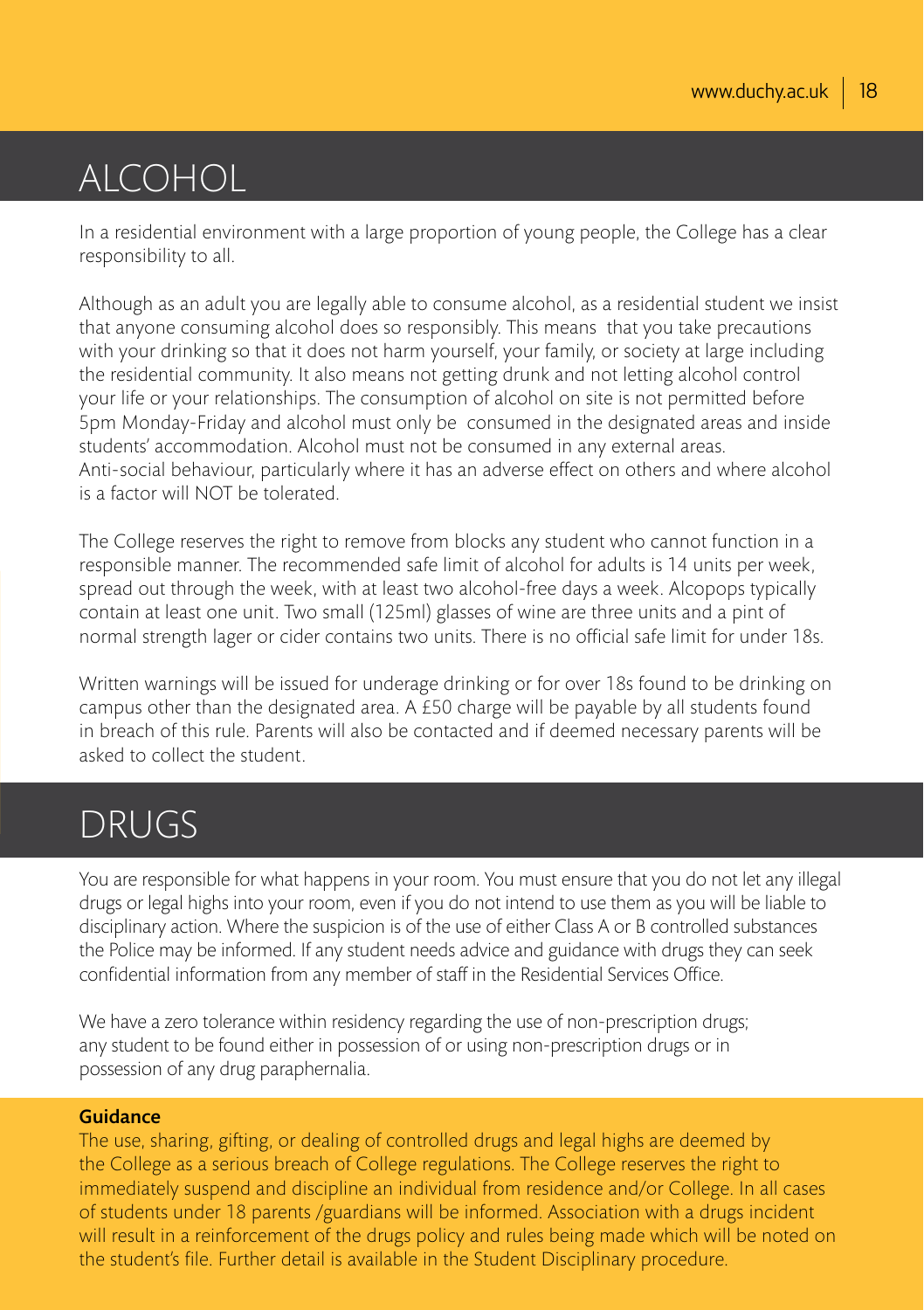# TVs & ELECTRICAL

You are responsible for having a television licence for any TV you bring to College you are not covered by the TV licence at your home address. If you are found without a licence you will be liable for a £1000 fine. The College cannot take any responsibility for action taken against you by the licensing authorities. Visit www.tvlicensing.co.uk for more information.

In accordance with College Policy all electrical equipment brought onto campus requires to be PAT tested, we will instruct an external company to complete this task within the first 2 weeks.

The Health and Safety Advisor, campus staff or any member of the Residential Services Team has authority to remove any items of equipment which are considered unsafe or overloading the existing sockets.

#### Please note:

Kettles, toasters, grills, microwaves, heating appliances, cookers, fridges/freezers (other than mini fridges) are also strictly prohibited within accommodation.

### INSURANCE

You are reminded that you are responsible for securing and insuring your personal property.

The College cannot be held responsible for the loss or theft of personal possessions; where this does occur it is your responsibility to report such incidents to the police as well as inform the Residential Services staff who will help as much as they can reasonably do so.

Please keep your room locked at all times. Failure to do so may put your possessions at risk.

#### Useful Numbers

Police Community Service Officer 07595 011078 / 01579 382411

To report a non-urgent crime or for police advice 101

Endsleigh Insurance (NUS Approved) 0800 028 3571



#### Guidance

Students must hold a valid TV licence for any television or computer that receives the broadcast signal.

As with other equipment that makes noise, if a TV is repeatedly the cause of complaint the College may ask students to remove it from the residential blocks.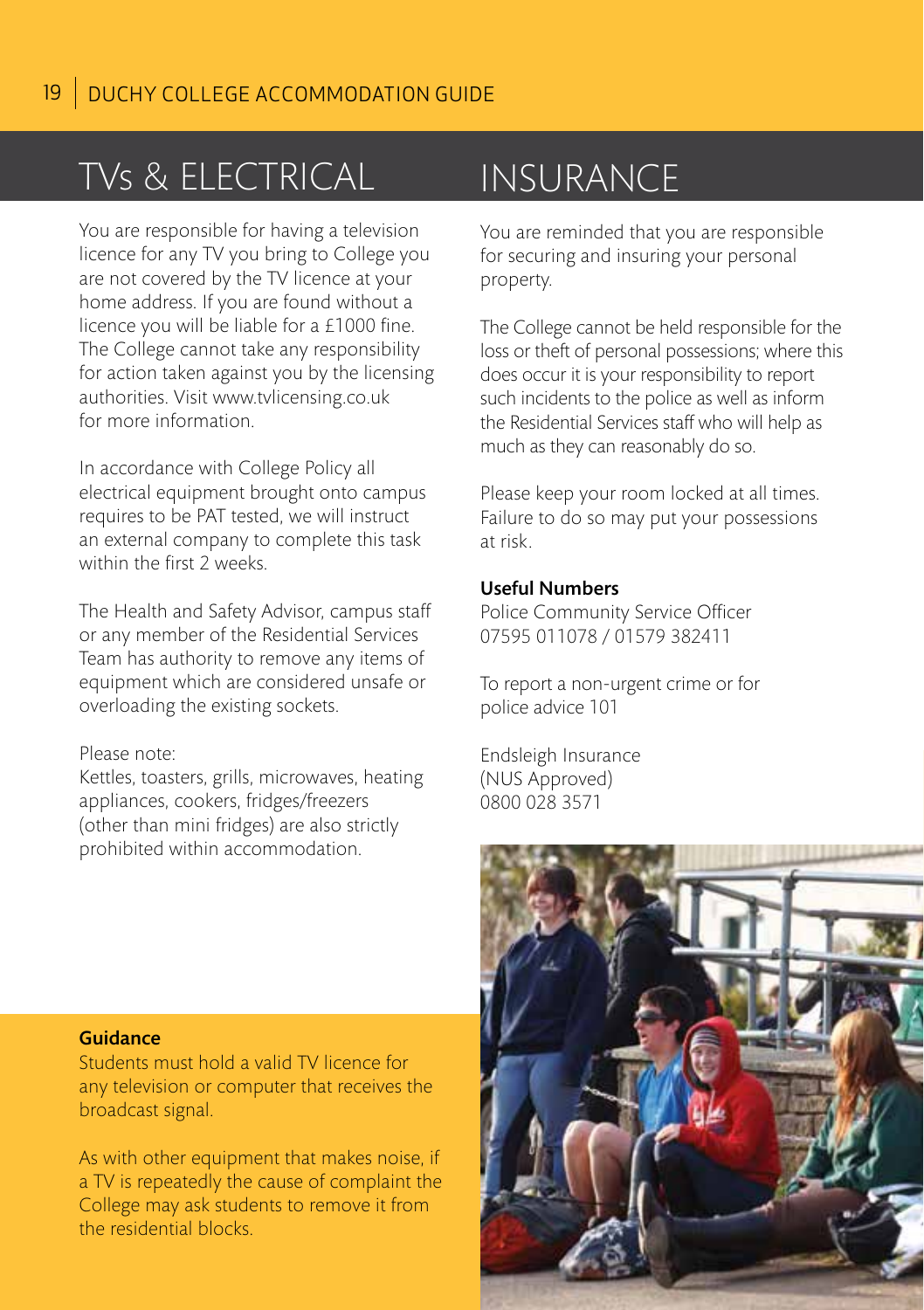### LAUNDERETTE

The laundry room is provided for the use of resident students only.

There are four industrial washers and dryers. Non-resident students are not permitted access to the launderette.

Please use the machines carefully and try not to overload them; if you are in any doubt about how to use them then you should ask a member of the Residential Services staff who will be happy to instruct you.

Soap powder can be purchased from the small on-site shop which is located within the Residential Services Office.

We ask that you return within plenty of time to ensure that you allow others to use the machines. You leave your washing unattended at your own risk.

### KEYS & CCTV

The College has invested in securing the blocks with door locks and CCTV cameras to ensure that the welfare of students is paramount.

These have been placed to maintain the privacy of students' wherever possible and are there to ensure that students safety and security is kept up at all times.

You are given your own key to your room and to the block of residence you have been allocated and not into any of the other blocks.

If you lose your key then a fee of £20 must be paid for a replacement.

#### Guidance

As with other College property, students found misusing or damaging other students' laundry will be subject to disciplinary sanction.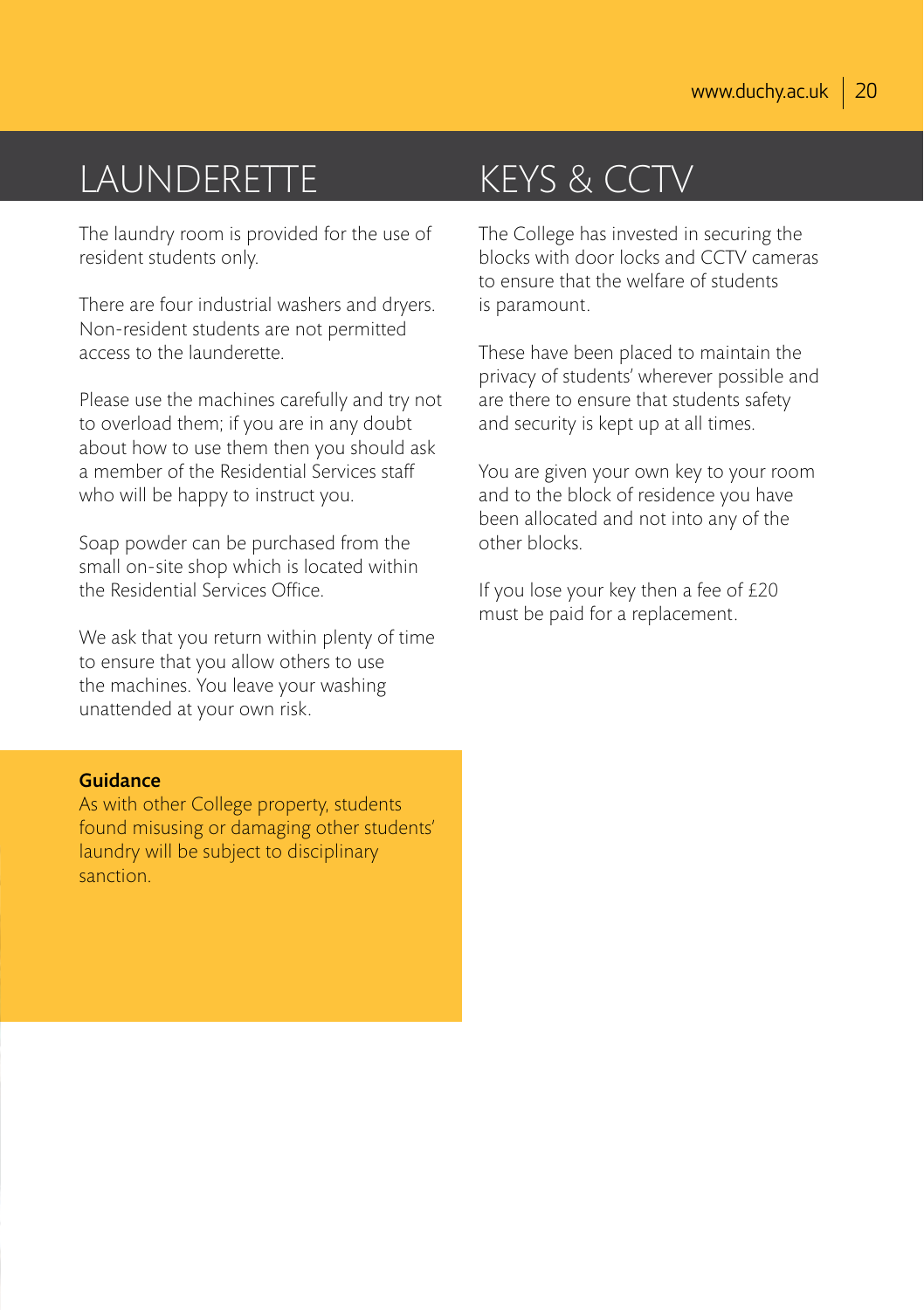# STUDENT VEHICLES

Vehicles may be used and parked on the campus provided they are registered with Student Services and a parking permit is displayed.

You will need to complete a vehicle registration form and comply with the regulations listed on that form.

Forms are available from Reception on the main campus and unregistered vehicles will be reminded to register their cars and failure to do so may result in disciplinary action. If you change your vehicle during your time at college, you must complete a new form.

Once you have registered your car you will be issued with a car permit that must be displayed at all times.

#### Please note:

- Abandoned vehicles will be disposed of and all costs charged to the owner.
- Students are reminded that their vehicle must be parked within appropriately marked bays. Parking on any grass verge is not permitted.
- Students must keep to the signed speed limits and give priority to pedestrians, animals and site vehicles. Students found speeding or driving in a dangerous manner may have their vehicle banned from site.

#### Guidance

The speed limit on the drive is 10mph.

The speed limit around the College buildings is 10mph. Students found speeding or driving in a dangerous manner may have their vehicle banned from site.

### **STUDENT MAIL**

When you receive mail it is delivered to the main reception during weekdays only. A student post list will then be issued by reception and placed up in the common room in hostels. You will then be required to check the post list and collect your post from reception.

If you would like post sent to you then please make sure that the address is as per the example below:

Your Full Name Resident Student Room No. & Block Name Student Services Duchy College Stoke Climsland Callington **PL17 8PB** 

Outside of term time and whenever possible student post is forwarded to your out-of-term time address.

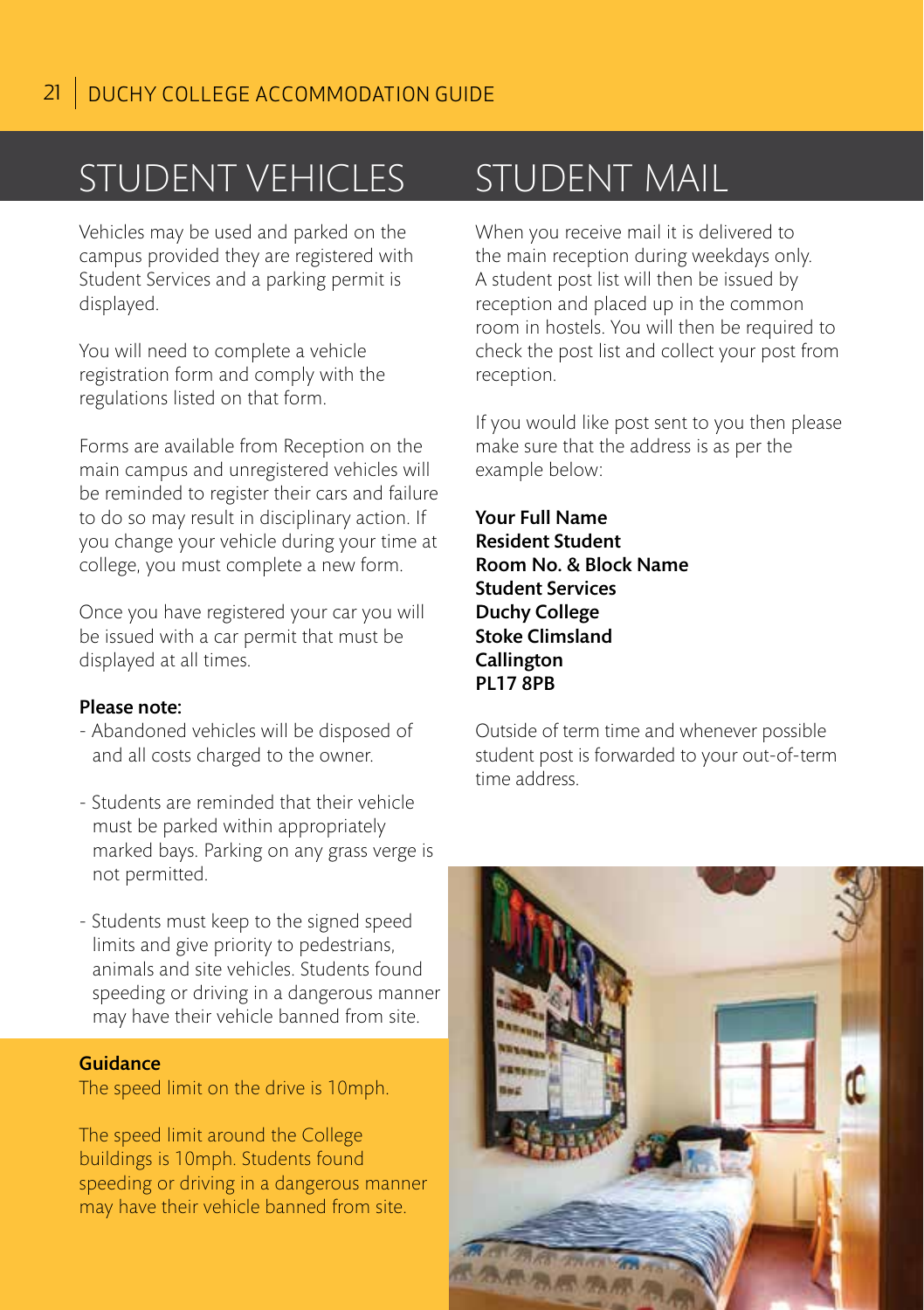# SUSTAINABILITY

At Cornwall College we are committed to reducing our environmental impact. Please read our top tips below to help us on our journey to net zero.

#### **Conserving Energy**

- Some lights have motion sensors but where you do have control remember to switch off the lights when they aren't needed.
- Switching off plugs at the socket is a great way to prevent energy wastage as electrical items still use energy in standby or sleep mode.
- Don't waste energy (or your time) by overfilling the kettle with more water than you need. 200ml is the ideal amount of water for one hot drink and it will boil in no time at all.
- Close your curtains/blinds at dusk to stop heat escaping through the windows.
- When things get chilly put an extra jumper or layer on rather than turning up your radiator.
- If your accommodation is too hot, make sure you turn down the radiator first (if you can) before opening a window.
- Only wash your clothes when you have a full load of washing. Use the 'eco' setting or wash at a lower temperature.

#### **Waste and Recycling**

- Cornwall college is in the process of ceasing the sale of drinks in single use plastics. Help us to reduce the amount of waste produced by taking a reusable water bottle or coffee cup with you when you go to the canteen.
- Follow the 3R's: try to 'Reduce' and 'Reuse' items before you 'Recycle'. Remember everything you buy will become waste in the future so try to buy the best quality items you can afford, choose items with reduced packaging when possible and consider if the item can be reused or recycled when you no longer need it.

• Use the waste and recycling facilities to recycle as much as you can. Paper, cardboard, metal cans and tins, plastic bottles/containers and glass can all be recycled.

#### **Water**

- Dripping taps waste both water and energy. Make sure you turn the taps off fully and report any leaks immediately to the Residential Services Team.
- Use a reusable water bottle. Did you know it takes approximately 3 litres of water to produce a 1 litre bottle of water?
- Turn off the tap whilst brushing your teeth.
- Take a shorter shower. Why not create a shower playlist that lasts for 3-5 minutes. When your music stops you know it is time to get out.

#### **Travel and Transport**

- When travelling off campus consider using a sustainable mode of transport such as walking, cycling, or public transport when it is safe and appropriate to do so. There are bicycle storage facilities on every campus.

#### **Interested in learning more?**

- Do you want to learn more or become involved with the sustainability initiative? Every campus has a Green Team for students. Speak to the Residential Services Team to learn more.